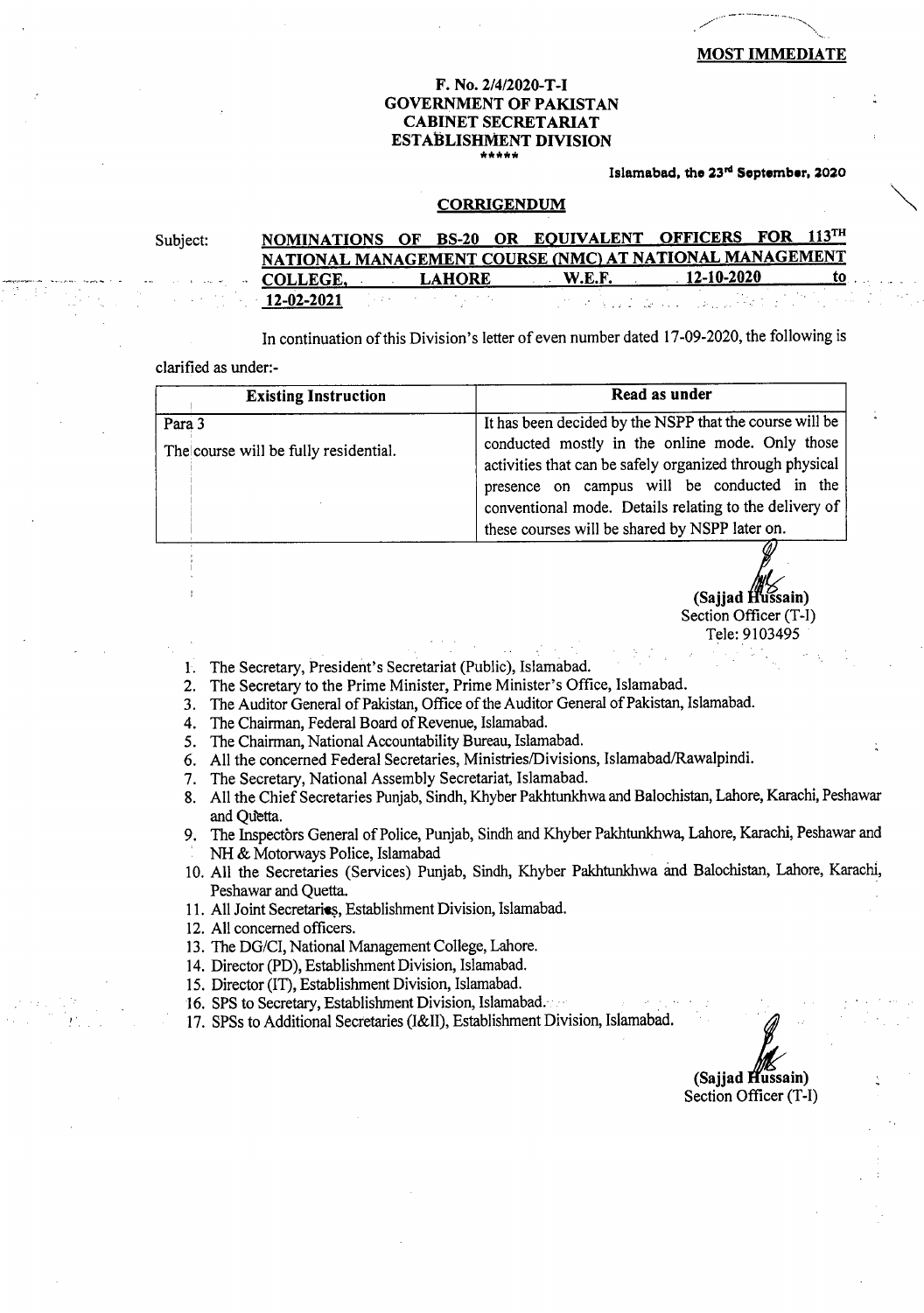# NOISIAIG LNEWHISITEV.LSE **CVBIMEL 2ECKELVEYUL COVERMINISM OF PAKISTAN** F.T-0202/1/2 .oN .H

[situtified, the 29<sup>14</sup> September, 2020

National School of Public Policy, ,10199Я 9ЛT

 $1707 - 70 - 71$ **TANACEMENT COLLEGE TYROL SE**  $\overline{01}$  $0707 - 01 - 71$ WET **TEAMAN MARKET TVNOLLVN GONISE TOWN IVNOLLVN**  $\overline{\overline{\mathbf{A}}\mathbf{V}}$ MOMINIOUS OF BE-20 OR EQUIVATENT OFFICERS FOT HIM

Dear Sir,

noolgug

**Lahore**.

National Management Course (NMC). Mr. Asim Mhan Goraya, Joint Secretary, Senate Secretarial, Islamabad fot the forthrooming 113<sup>th</sup> the subject noted above and to state that the competient authority has been pleased to nominate I am directed to refer to this Division's O.M.O ef even munber dated 09-06-2020 on

'ddSN 01 nomination is subject to provision of last Annual Medical Examination Reports of outsined report to National School of Public Policy, Lahore (NSPP) on 9 & 10 October. 2020. The above The course will be commencing w.e.f 12-10-2020. The nominated officers may İΣ

**Ref** Pater on: conducted in the conventional mode. Details relating to the defivery of these courses will be shared by mode. Only those activities that can be safely organized through physical presence on eampus will be It has been decided by the NSPP that the course will be conducted mostly in the online  $\cdot \epsilon$ 

cross cheque / pay order at the time of joining the course by the officer concerned or as early as respective Governmen/Organization to the Director General, MIM concerned through Bank draft aiodi vd bognirus od lliste oen nominati to the course shall be againment of the Establishment Division while in ease of other and to Provincial Governments and and ex-cadre offair the Ministrics/Divisions and their attached departments will be made by inhand/foreign study tour. The payment of course fee in respect of officers of occupational groups lodging expenses at the National Management College Hostel and expenses on mandatory  $\frac{1}{2}$ The course fee is RS. L,000,000/- per participant which covers the boarding and

posson.